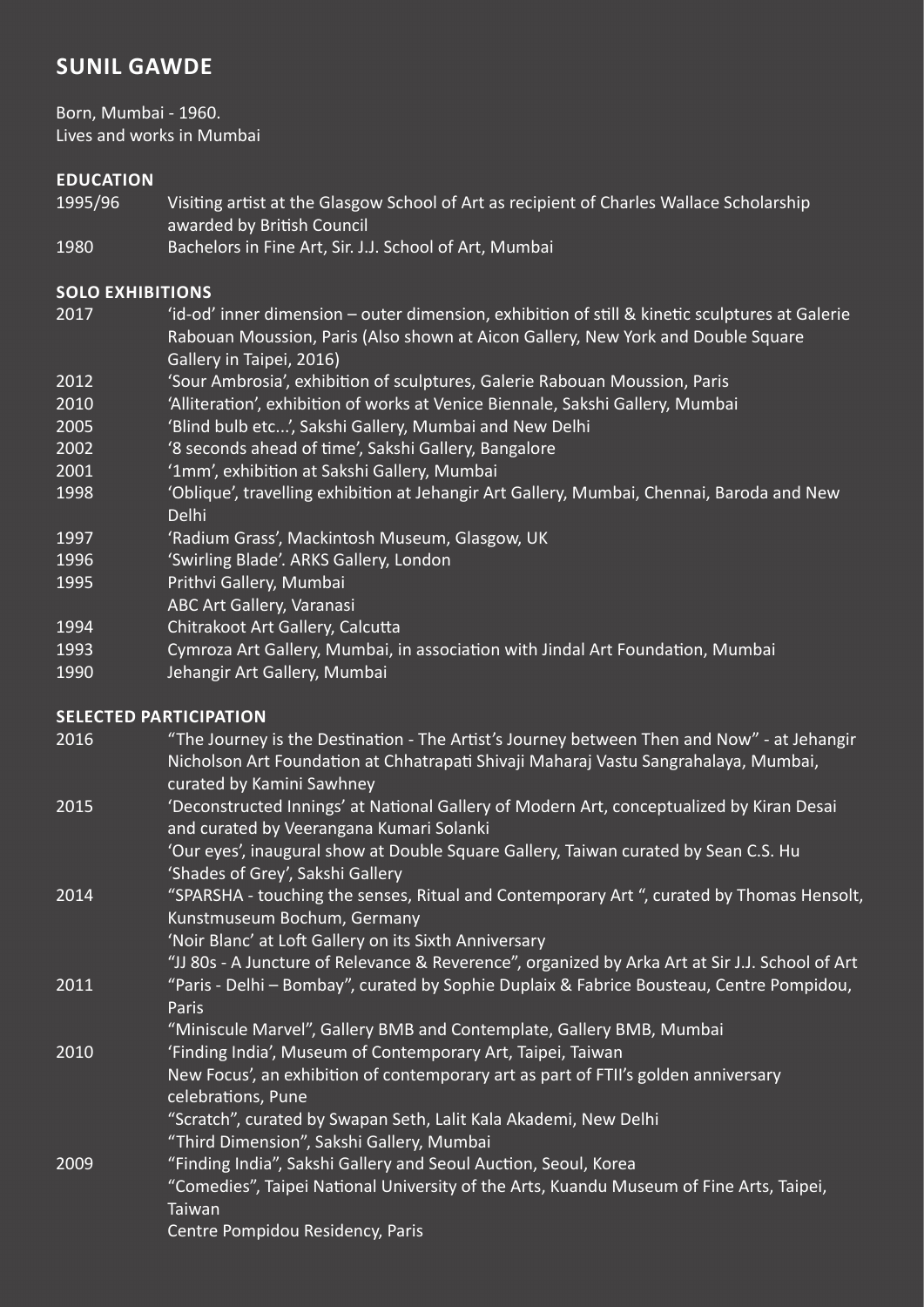|      | "Inaugural Show", Sakshi Gallery, Taipei                                                       |
|------|------------------------------------------------------------------------------------------------|
|      | "Spectrum", curated by Saryu Doshi and Pheroza Godrej, Emirates Palace, Abu Dhabi              |
| 2008 | "INDI GENIUS", Indian Contemporary Art by Sakshi Gallery at Soka Contemporary Space,           |
|      | Taipei                                                                                         |
|      | "Mutant Beauty", curated by Gayatri Sinha, Anant Art Gallery, Delhi                            |
|      | "Link", Sakshi Gallery, Mumbai                                                                 |
|      | "The Sakshi Show", Darbar Hall Art Centre, Kochi                                               |
| 2007 | "Frame/ Grid/ Room / Cell", curated by Gayatri Sinha at Bodhi Art, Mumbai                      |
|      | "Kashi 10 Light Years", anniversary show at Kashi Art Gallery, Cochin                          |
| 2006 | "Made by Indians"- initiated by Enrico Navarra Gallery, at Ramatuella beach, St. Tropez,       |
|      | <b>Southern France</b>                                                                         |
|      | "Bombay -Maximum City", Lille 3000, France                                                     |
|      | "Strangeness" curated by Ranjit Hoskote, Anant Art Gallery, Kolkata                            |
|      | "Bronze" at Gallery Espace, New Delhi, India                                                   |
|      | "The Art Mill at Berkeley Square Gallery", Berkeley Square Gallery, London                     |
|      | "Entrusted", a show of Charles Wallace Scholars at British Council, New Delhi                  |
|      | "Young Masters", Palette Art Gallery, New Delhi                                                |
| 2005 | "Are we like this only?" organized by Vadhera Art Gallery, at Lalit Kala Academy, New Delhi    |
|      | "Span", Sakshi Gallery, Mumbai                                                                 |
|      | "Young Masters", Palette Art Gallery, New Delhi                                                |
| 2004 | "Bombay Boys", Palette Art Gallery, New Delhi                                                  |
|      | "Subtlety - Minimally" curated by Marta Jakimowicz for Sakshi Gallery, held in Lalit Kala      |
|      | Academy in New Delhi                                                                           |
|      | "Bombay x 17", curated by Bose Krishnamachari held at Ruia House, Mumbai and in Kashi          |
|      | Art Centre, Kochi, Kerala -                                                                    |
| 2003 | Commissioned by NGMA, Mumbai to do a collaborative mural with Justin Poonmany, Riyaz           |
|      | Komu, T. V. Santosh for their permanent collection                                             |
|      | "Highlights", Sakshi Gallery, Mumbai                                                           |
|      | "Rain", curated by Bina Ellias Sarka at Sakshi Gallery, Mumbai                                 |
|      | "Shanti Path" at Tao Gallery, Mumbai                                                           |
|      | "Creative Space", at India Habitat Centre, Delhi organized by Sakshi Gallery, Mumbai           |
| 2002 | Jehangir Art Gallery, Bombay as part of their 50 years celebrations                            |
|      | "Architect and Artist" - an exhibition of collaborative work between architects and artists at |
|      | Cymroza Art Gallery, Mumbai (collaborated with Architect Ratan J. Batliboi)                    |
| 2001 | "Palette 2001" - exhibition of works by Indian Contemporary artists, held at Visual Arts       |
|      | Gallery, India Habitat Centre, New Delhi                                                       |
| 2000 | "Memos for the new millennium from artists of a molting world" curated by Abhay Sardesai       |
|      | at Birla Academy of Art and Culture, Mumbai                                                    |
|      | "Memoirs for the past image of the present and picturing the future" at The Fine Art           |
|      | Company, Mumbai                                                                                |
| 1999 | "Legatee", The Fine Art Company, Mumbai                                                        |
|      | Exhibition of works by contemporary artists to commemorate the 150th Anniversary of Sir.       |
|      | J.J. Parsee Benevolent Institution held in Mumbai                                              |
| 1998 | Indian Contemporary Art, from the collection of Mr. Harsh Goenka presented in association      |
|      | with Bayer in Germany                                                                          |
|      | "The Harmony Show", The Arts Trust, Mumbai                                                     |
| 1997 | 'Vision Recaptured', British Council Art Gallery, New Delhi. A supportive event to "Enduring   |
|      | Image", from British Museum, London.                                                           |
| 1992 | "Nest for Sparrow", organized by Sparrow at Artists Centre, Mumbai                             |
| 1982 | Group exhibition at Jehangir Art Gallery, Mumbai                                               |
| 1981 | "Monsoon Art Show", Jehangir Art Gallery, Mumbai                                               |

#### **INTERNATIONAL PUBLIC PROJECT**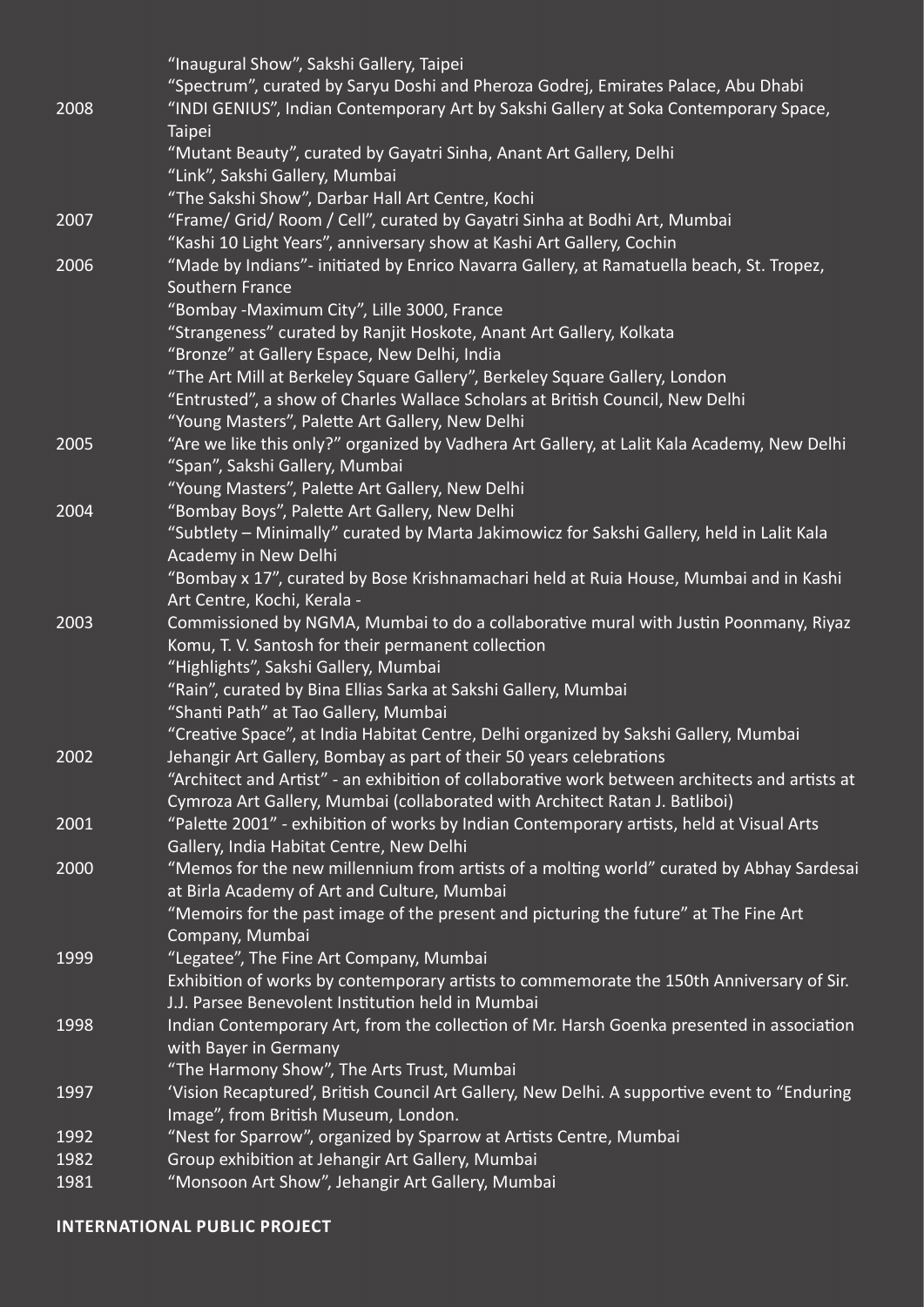- 2014 Invited to participate in 'Blue Diaporama' curated by Fabrice Bousteau for the 140th anniversary of Champagne Brut. Projected a diaporama of notable blue artworks in world art on the walls of cave Pommery, Le Domaine Pommery, Reims, France
- 2012 Invited to create a public sculpture by the Taiwan government, a project curated by Sean Hu. Contributed a 2.5 tonne mechanized sculpture, "Galileo and his friends left me with this moons…", installed at High Speed Railway station, Taipei Invited to create a public sculpture at "Parc De Sculptures". Al-Maaden, Marrakech, Morocco 2007 Art on the Corniche, organised by Abu Dhabi Authority for Culture and Heritage of Abu Dhabi

Special Project at Gulf Art Fair, in association with Enrico Navarra Gallery of Paris, at Dubai

### **ART FAIRS/BIENNALES**

- 2015 Solo project at China International Gallery Exposition, Beijing, organized by Double Square Gallery, Taipei
- 2014 Art Basel, Hong Kong, by Sakshi Gallery
- 2013 Art Basel, Hong Kong by Sakshi Gallery
- Art Paris, Paris (Galerie Rabouan Moussion)
- 2012 India Art Fair, New Delhi (Sakshi Gallery)
- Art Paris, Paris (Galerie Rabouan Moussion)
- 2011 India Art Summit, New Delhi
- 2010 53rd Venice Biennale: 'Making Worlds', curated by biennale director, Daniel Birnbaum,
- 2009 ARCO, Madrid, Spain
- India Art Summit, New Delhi
- 2008 Art Miami, USA
- Art Taipei, Taiwan
- 2007 SH Contemporary 2007, China
- Art Singapore 2007, Singapore
	- CIGE, Beijing
- 1997 8th Asian Art Biennale, Dhaka, Bangladesh

#### **WORKSHOPS**

2005 Khoj International Workshop, with artists from many countries including India

2001 & 1999

- N.F.O.A.- workshop and talks at Industrial Design Centre, Powai IIT
- 1998 Workshop at Stella Maris Art College, Chennai
- 1997 Invited participant at 9th International Triennial Artists Camp, organized by Lalit Kala Akademi, New Delhi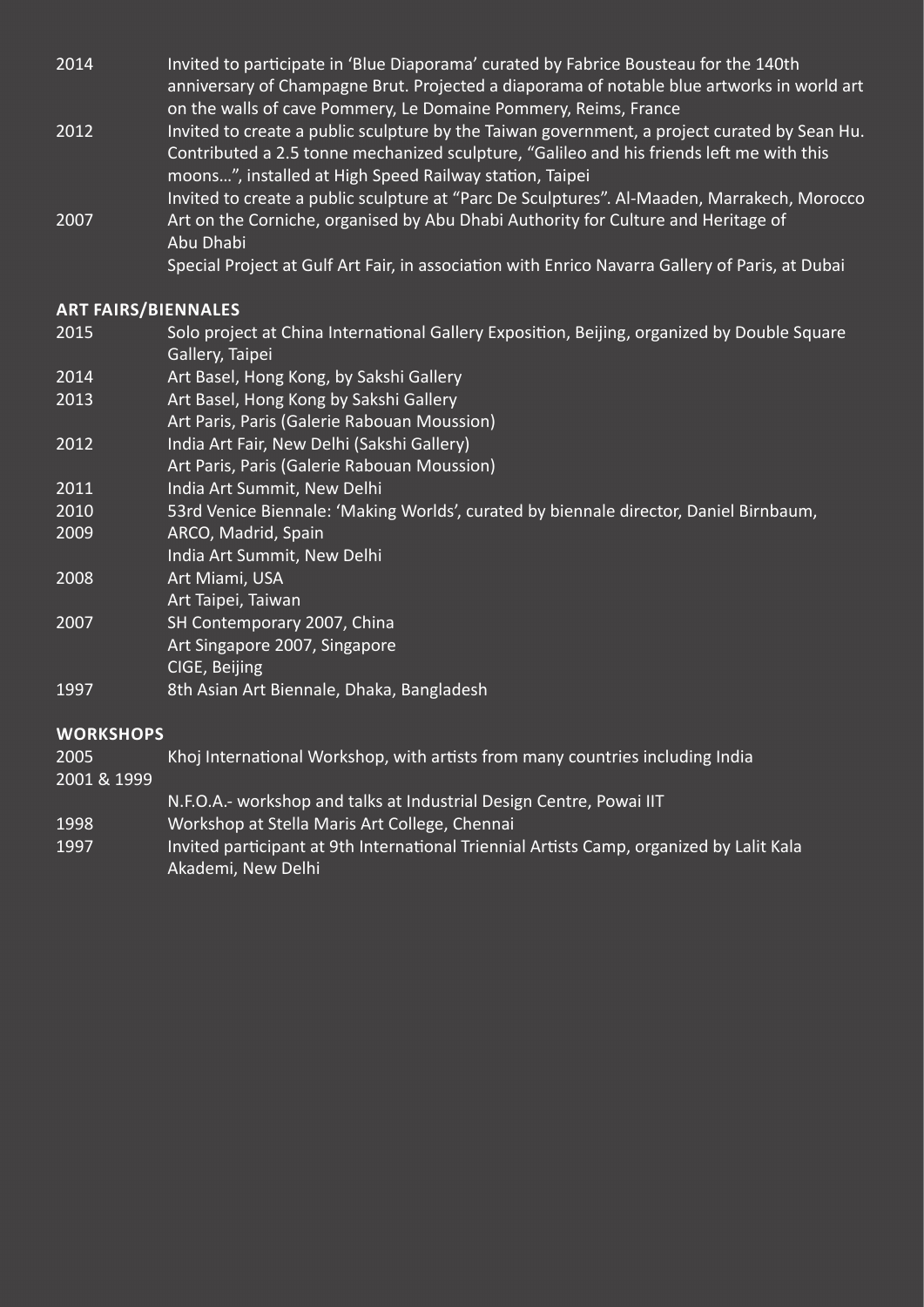9. Have you seen the flowers on the river?, Khoj, New Delhi

10. Immersion. Emergence, Youthreach, New Delhi, 2007

11. Down and Out: Labouring under Global Capitalism, co-edited, Jan Breman et al,

Oxford University Press and Amsterdam, University Press, 2000

# **AWARDS**

1. IFCS- UN Special Recognition Award for Chemical Safety, 2008,

2. Ashoka Fellowship for social entrepreneurship, 1997

# **VARIOUS**

1. Member Peers Jury, Khoj International Artist's Workshop, 2019

2. Member, Arts Advisory Committee 2017-2018 – Kochi Muzaris Biennial, March 3

3. Member Board, Delhi Pollution Control Committee, Govt. of NCT of Delhi

4. Member Board, Tactical Technology Collective, Berlin

5. Treasurer and Member Executive Committee, IPEN (International POPs Elimination Network), HQ Berkley, USA

6. Member, Semester End Jury, National Institute of Design, Ahmedabad, Gujarat, India Photography Design, 8 – 9 May

7. Member, Degree Project Jury, Photography Design, National Institute of Design, Ahmedabad, Gujarat, India, October 2017,

8. Member, FICA Public Art Grant 2017 Jury, New Delhi, November 2017

9. Founder Director, Toxics Link and The Just Environment Charitable Trust

10. Founder Trustee, The Shyama Foundation for Art and Ecology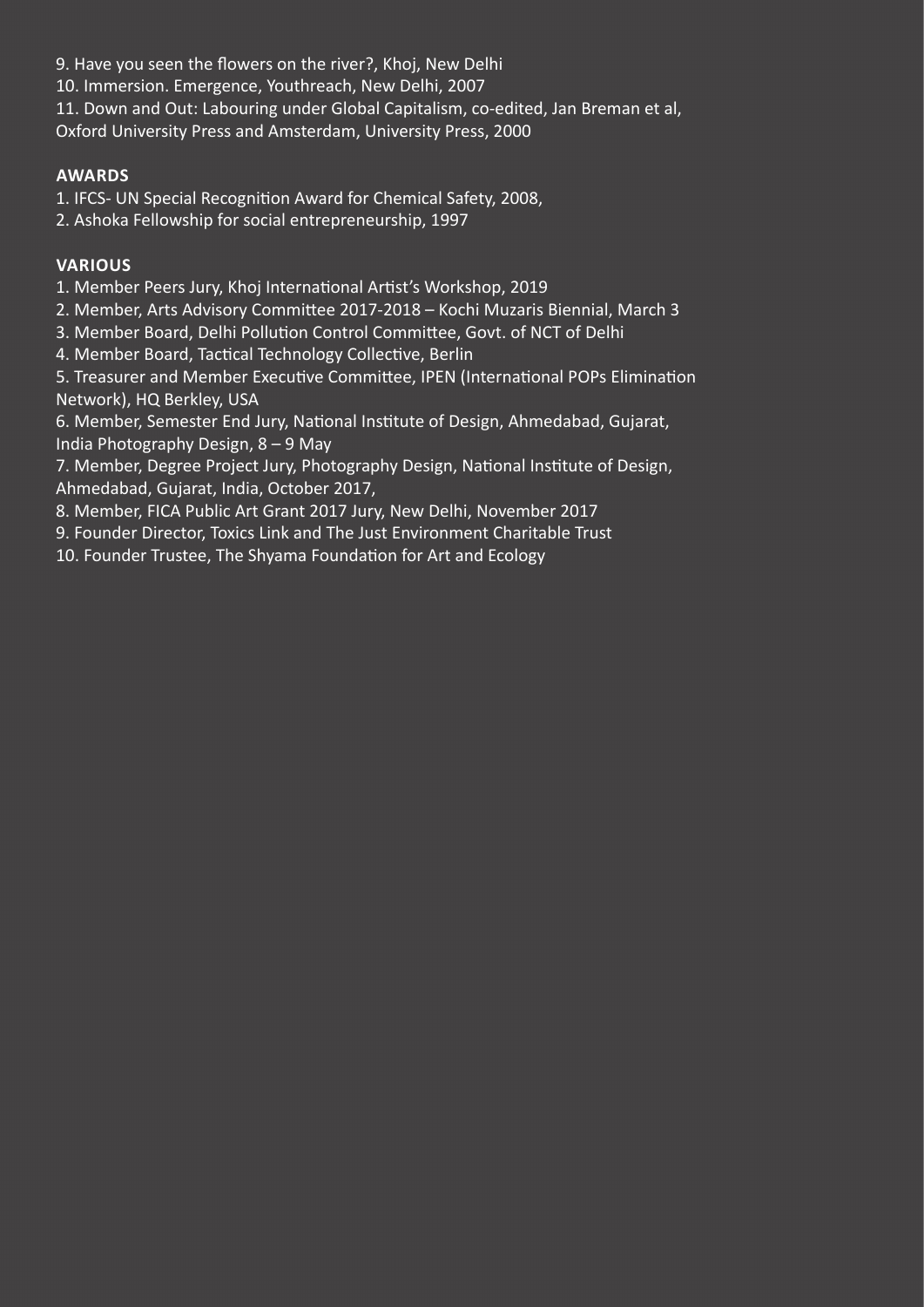| 2004      | Art Watch, Galerie 88, Kolkata                                                                                                    |
|-----------|-----------------------------------------------------------------------------------------------------------------------------------|
|           | Exhibition by the Members of the Faculty of Visual Arts, Rabindra Bharati Universi-ty, State<br>Gallery of Art, Hyderabad         |
|           | Parama, Galerie La Mere, Sri Aurobindo Institute of Culture, Kolkata                                                              |
| 2003      | Exhibition by the Members of the Faculty of Visual Arts, Rabindra Bharati Universi-ty, Birla<br>Academy of Art & Culture, Kolkata |
| 2002      | Exhibition by the Members of the Faculty of Visual Arts, Rabindra Bharati Universi-ty, Galerie<br>88, Kolkata                     |
| 2001      | Harvest 2001, Arushi Art Gallery, New Delhi                                                                                       |
|           | The Printmakers, Right Lines Gallery, Bangalore<br>Printfest, Ulverston, UK                                                       |
|           | Art of Bengal, CIMA Gallery, Kolkata                                                                                              |
| 2000      | Art of Bengal, National Gallery of Modern Art, Mumbai                                                                             |
|           | Art in Life, Workshop and Exhibition, CIMA Gallery, Kolkata                                                                       |
| 1999/2000 | Prabaha III, Biswa Banga Sammelan, Academy of Fine Arts, Kolkata                                                                  |
| 1999      | Sanjog, Annual Exhibition, Academy of Fine Arts, Kolkata                                                                          |
| 1997-98   | Annual Exhibitions, Birla Academy of Art & Culture, Kolkata                                                                       |
| 1997      | Kala Art Institute Annual Auction, The Presidio, San Francisco, USA                                                               |
| 1996      | 9th Rashtriya Kala Mela, Victoria Memorial grounds, Kolkata                                                                       |
| 1994      | Exhibition for Emerald Isle Annual Challenge Trophy, Kolkata                                                                      |
| 1993      | Exhibition of Prints, Gallery Katayun, Kolkata                                                                                    |
| 1992      | Exhibition of Prints, Gallery BF14, Kolkata                                                                                       |
|           | Exhibition of Prints, Centre Art Gallery, Kolkata                                                                                 |
|           | Impressions: The New India; Tata Steel Art Workshop and Exhibition for Young Art-ists, Tata<br>Centre, Kolkata                    |
|           | National Exhibition, Lalit Kala Akademi, New Delhi                                                                                |
| 1990-93   | Art Age Street Exhibition, Kolkata                                                                                                |
| 1991      | Exhibition for Young Talents, Vadehra Art Gallery, New Delhi                                                                      |
|           | All India Fine Art Exhibition, Gadag, Karnataka                                                                                   |
|           | Introduction 91, Birla Academy of Art and Culture, Kolkata                                                                        |
|           | Composition 91, Academy of Fine Arts, Kolkata                                                                                     |
| 1989      | Exhibition of Prints, Group 8, All India Fine Arts and Crafts Society, New Delhi                                                  |
| 1988/89   | Yuva Mahotsav, Sahitya Kala Parishad, New Delhi                                                                                   |
| 1988      | Sahitya Kala Parishad Annual Exhibition, New Delhi                                                                                |
| 1987      | Youth Art Exhibition, Jamini Roy Birth Centenary Year, Birla Academy of Art and Cul-ture,<br>Kolkata                              |
|           |                                                                                                                                   |

## **ART FAIRS & FESTIVALS**

- 2019 India Art Fair with Gallery Espace, New Delhi & Ganges Art Gallery, Kolkata
- 2014 Dhaka Art Summit with Ganges Art Gallery, Kolkata
- 2014 India Art Fair with Ganges Art Gallery, Kolkata
- 2013 India Art Fair with Gallery Espace, New Delhi & Ganges Art Gallery, Kolkata
- 2012 Kathmandu International Art Festival 2012 Earth, Body, Mind, Kathmandu
- 2011 India Art Summit with Akarprakar, Kolkata
- 2009 Separating Myth from Reality Status of Women, International Art Festival pre-sented by Siddhartha Art Gallery, Kathmandu

Residencies, Workshops, etc.

- 2018 Chhau Mask-making Workshop at Charida Village, Purulia, West Bengal with the Dept. of Graphics-Printmaking, Faculty of Visual Arts, Rabindra Bharati University, Kolkata
- 2017 Residency at Jaipur Kala Chaupal An Art Collaborative, Hotel Diggi Palace, Jaipur https:// youtu.be/Y9Yzkf-5gH0
- 2016 Artist; the Public Intellectual, a community project & artist residency curated by Tanya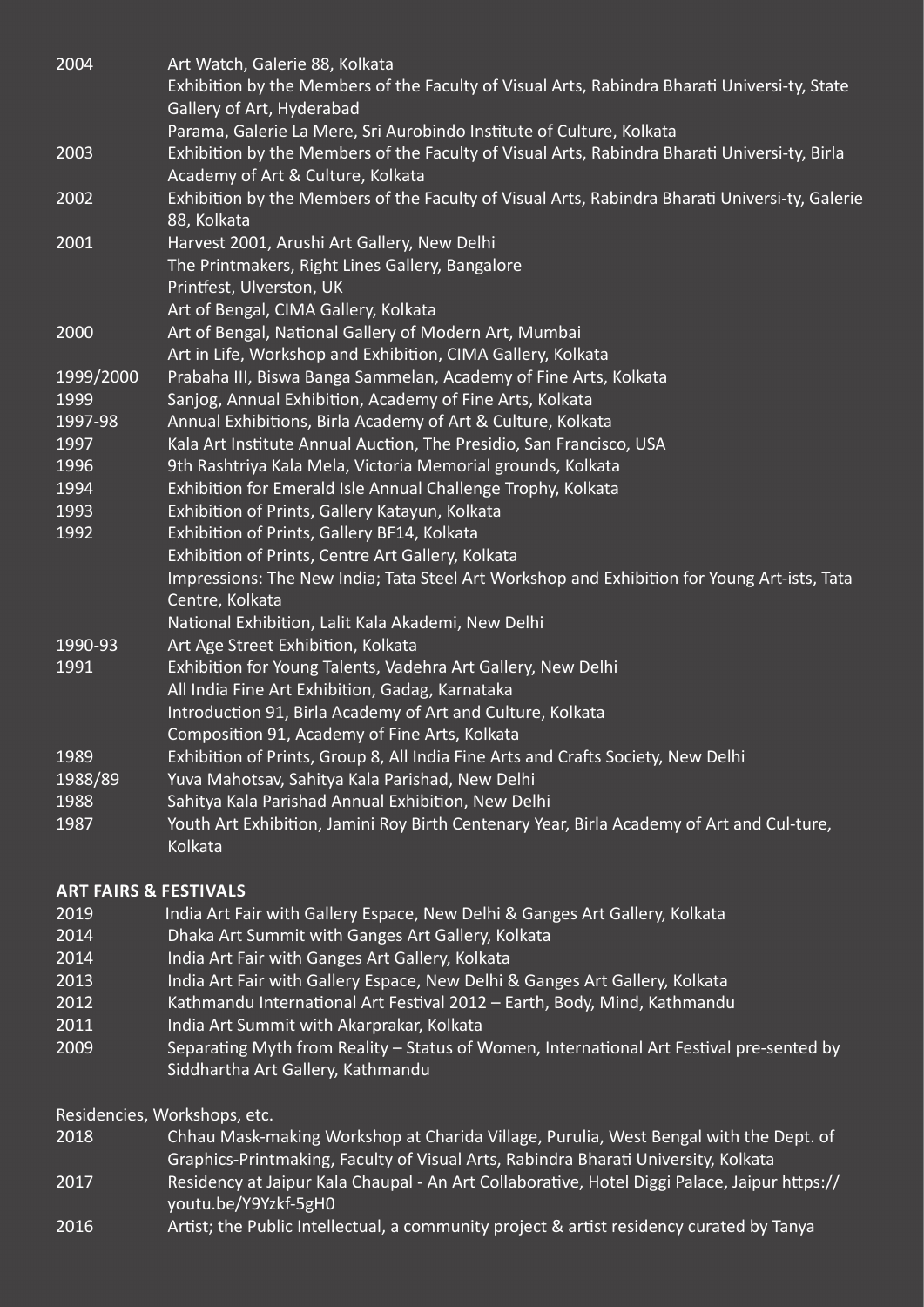|             | Abraham for Kashi Art Gallery, Fort Kochi<br>Story-telling & illustration workshops conducted on The Understanding of Home for Class<br>VIII, The Delta Study, Fort Kochi                                                                                                                                 |
|-------------|-----------------------------------------------------------------------------------------------------------------------------------------------------------------------------------------------------------------------------------------------------------------------------------------------------------|
|             | Facilitated Printmaking Lecture-Demonstration on behalf of the Dept. of Graphics-<br>Printmaking, Faculty of Visual Arts, Rabindra Bharati University, Kolkata on the occasion of<br>Krishna Reddy: Editionmaker: Contextual Sculpture to the Conceptual, Gallery Experimenter,<br>Kolkata, India         |
| 2012        | Participated in Artist Residency at the Harmony Art Foundation, Dhirubhai Ambani<br>Knowledge City, Navi Mumbai                                                                                                                                                                                           |
|             | Participated in Art Workshop at Santinketan Society of Visual Art & Design (SSVAD), SSVAD<br>Art Centre, Santiniketan                                                                                                                                                                                     |
| 2011 & 2012 | Participated in Artist Workshop at Art Chennai Festival, Chennai                                                                                                                                                                                                                                          |
| 2011        | Participated in Printmaking Workshop at the Birla Academy of Art & Culture, Kolka-ta                                                                                                                                                                                                                      |
| 2010        | Conducted Mapping Memories, site-specific installation-performance-community art<br>workshop with MFA students as Visiting Faculty at Sarojini Naidu School of Arts &<br>Communica-tion, University of Hyderabad, Hyderabad                                                                               |
| 2009        | Participated in UGC-sponsored Seminar-cum-Workshop on Printmaking, Govt. Col-lege of<br>Art & Craft, Kolkata                                                                                                                                                                                              |
| 2008        | Conducted Workshops in Making Artists' Books at Porapara Space for Artists, Chit-tagong<br>and Britto Arts Trust, Dhaka, Bangladesh                                                                                                                                                                       |
| 2008        | Attended Workshop in Non-Toxic Printmaking in Kolkata, organised by Art Border Line,<br>London Attended Britto International Artist's Workshop, Bogra, Bangladesh as an Invited<br>Observer                                                                                                               |
| 2006        | Organised Khoj Kolkata 2006 - An International Artists Workshop, Kolkata                                                                                                                                                                                                                                  |
|             | Khoj Kolkata - Exploring Initiatives, Khoj International Artist's Association Work-shop,<br>Narendrapur, West Bengal                                                                                                                                                                                      |
| 2005        | Khoj Mumbai, Khoj International Artist's Workshop, Vasind                                                                                                                                                                                                                                                 |
| 2004        | That Void - installation-performance presented in conjunction with the Teachers Exhibition<br>of the Faculty of Visual Arts, Rabindra Bharati University at the State Gallery of Art,<br>Hy-derabad                                                                                                       |
|             | That Void - installation-performance presented in conjunction with Real & Con-structed<br>Memories at the Right Lines Gallery, Bangalore                                                                                                                                                                  |
| 2003        | Conducted Papermaking Workshop in the Fashion Design Department, National Institute of<br>Fashion Technology, Kolkata                                                                                                                                                                                     |
|             | Theory & Practise of the Organisation of an Art Exhibition, Max Mueller Bhavan, Kolkata<br>That Void - installation-peformance presented in conjunction with the Teachers Exhibition of<br>the Faculty of Visual Arts, Rabindra Bharati University at the Birla Academy of Art & Culture,<br>Kolkata      |
| 2002        | That Void - print-installation-peformance presented at Bodysattva, an Indo-Japanese<br>symposium on the Body in Literature at the Seagull Arts & Media Resource Centre, Kol-kata<br>Sovabazar 36, workshop & performance conducted by ELAN, Wales at the Seagull Arts &<br>Media Resource Centre, Kolkata |
|             | Papermaking Workshop, Faculty of Visual Arts, Rabindra Bharati University, Kolkata<br>White Cube, Indo-German Art Project, MaxMueller Bhavan, Kolkata                                                                                                                                                     |
|             | Conducted Linocut Workshop in the Fashion Design Department, National Institute of<br>Fashion Technology, Kolkata                                                                                                                                                                                         |
|             |                                                                                                                                                                                                                                                                                                           |

## **CURATORIAL PROJECTS**

2020 Member of the curatorial team for Ghare Baire - The World, The Home and Be-yond, 18th - 20th Century Art in Bengal commissioned by the Ministry of Culture, Govt. of India, curated by DAG in collaboration with National Gallery of Modern Art, New Delhi at the Old Curren-cy Building, Kolkata

2019 the soul (un)gendered: Anupam Sud - A Retrospective, curated for DAG Modern &